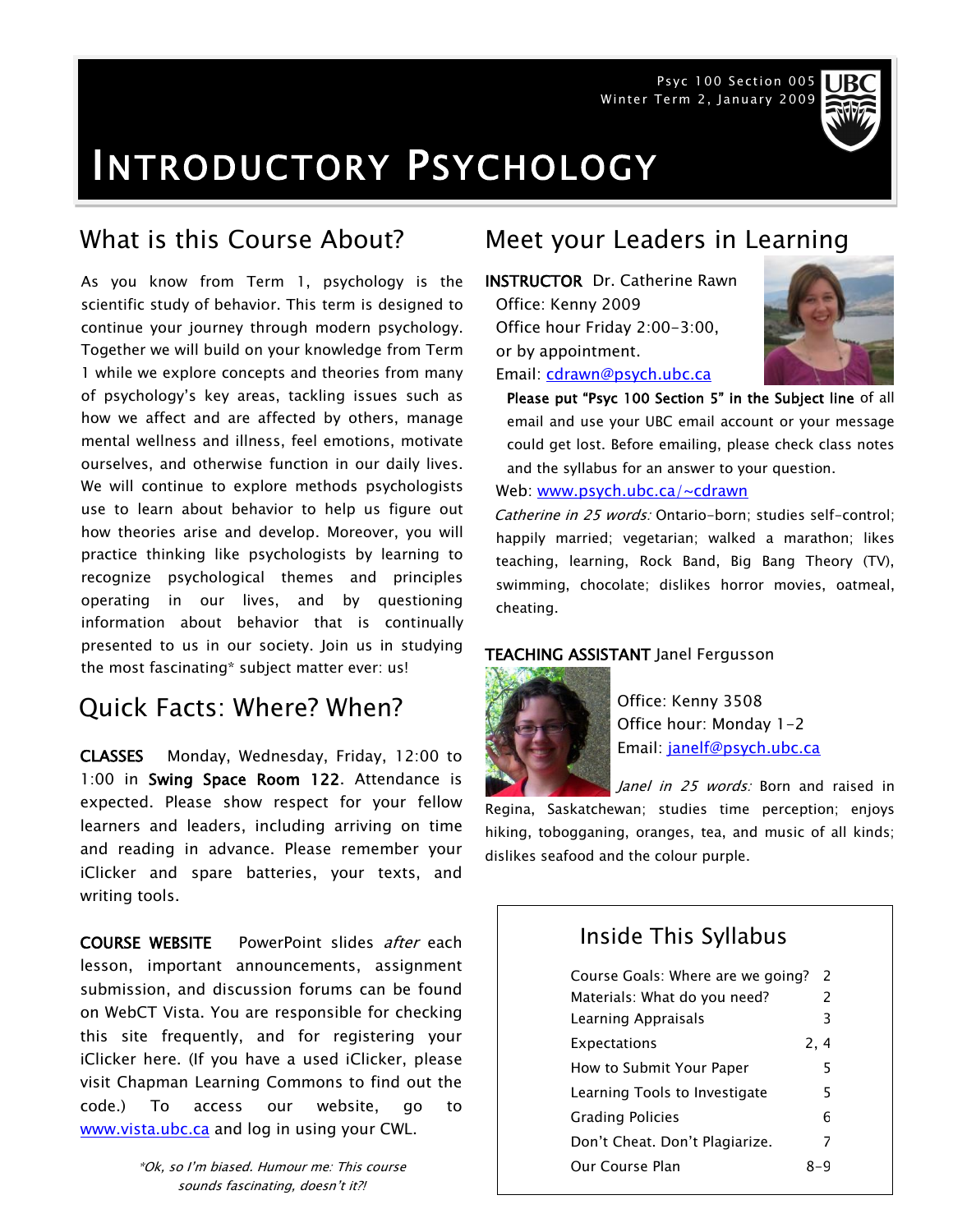# Course Goals: Where are We Going?

I designed this course with specific goals in mind to keep all of us focused throughout the term. By the end of this course, you should be able to...

- 1. define modern psychology and identify the major perspectives within it;
- 2. recognize and recall psychological concepts and theories from specific subfields (e.g., social psychology; personality; abnormal psychology; developmental psychology);
- 3. identify basic methods modern psychologists use to understand behavior;
- 4. recognize psychological principles and themes operating in your everyday environment; and
- 5. critically evaluate new evidence about behavior that you encounter in your daily life.

# A Note about Reading

Reading the text outside of class is essential for success in this course. This course will involve some class lectures along with demonstrations, class exercises, and class discussions. However, in class lessons cannot cover all the material in the textbook; rather, the goal of lessons is to (1) highlight the more significant aspects of the readings, (2) discuss topics not wellcovered by the readings in more detail, and (3) pull together broad themes to make better sense of the readings. Not all the material presented in the readings will be discussed in class, and vice versa. Thus, both a careful reading of text chapters and consistent class attendance are strongly recommended. My suggestion is to read each chapter before we discuss it in class (if possible) so that you know what questions you want to ask.

> Specific goals... help to keep us all focused throughout the course.

# Materials: What Do You Need?

REQUIRED TEXT Psychology, First Canadian Edition,

by D. G. Myers, (2007). Note: this is the same text you already purchased for Term 1.

**iCLICKER** iClicker questions and polls will be integrated into every class; please bring yours! They can be purchased at the bookstore, used or new. Please REGISTER YOUR iCLICKER on our Vista course website, as soon as possible.

| idicke |
|--------|

VISTA COURSE WEBSITE Our course website is found at [www.vista.ubc.ca.](http://www.vista.ubc.ca/) You can log in using your CWL. Register your iClicker, download notes and readings, upload assignments, and more!

STUDY TOOLS WEBSITE Study tools including practice quizzes, flashcards, chapter reviews, relevant links, and more can be found at <http://bcs.worthpublishers.com/myerscanadian/> for free!

# What We Expect from You

PARTICIPATION This course is designed to be experiential, involving pair and small group discussions, large group discussions, class activities and writing, iClicker questions, and regular feedback. Although some class time will be devoted to a traditional lecture format, the success of the class depends upon your active participation.

**ATTENDANCE** Please come to every class, prepared to participate. Bring your iClicker (and a spare AAA battery), a pen and some paper (in addition to a laptop, if you bring one), and an open mind. If you miss class you are responsible for obtaining missed notes and important announcements. You will not be able to regain participation points for missed classes.

(Expectations Continued page 4)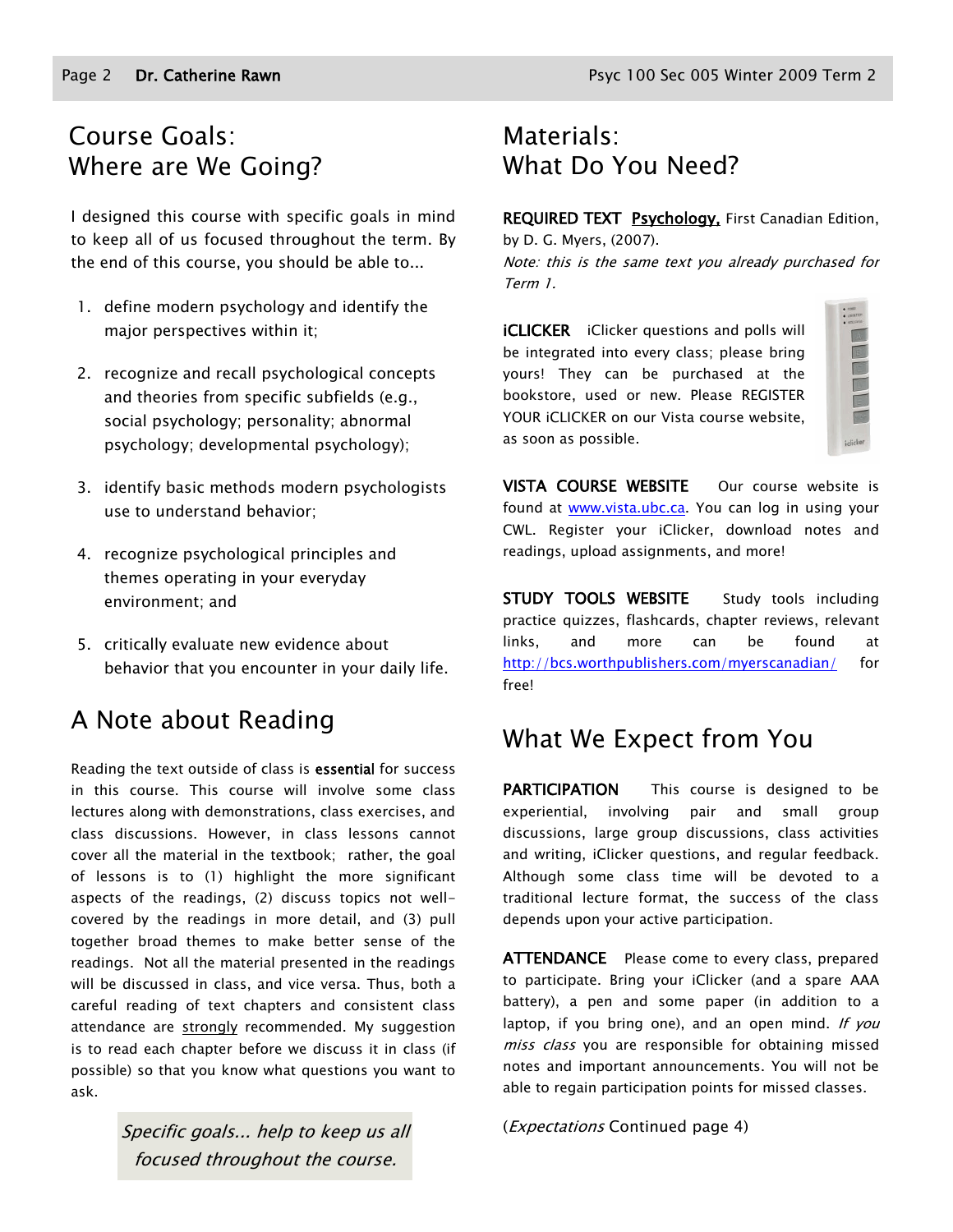

# Learning Appraisals: How Will We Know If We Have Met Our Goals?

| <b>Points to Earn</b> | <b>Dates</b>                                      |
|-----------------------|---------------------------------------------------|
| 3%                    | Continuous                                        |
| 42%                   | Wednesday February 3 and Monday March 15          |
| 15%                   | 11:59pm on Feb 12 OR Mar 26 OR Apr 14:            |
|                       | Commit to your option on Friday January 15        |
| 40%                   | During exam period (April 19 to May 1, inclusive) |
| 00%                   |                                                   |
| 3%                    | Complete by Thursday April 15                     |
|                       |                                                   |
|                       |                                                   |

PARTICIPATION (3%) Taking responsibility for your learning involves actively participating throughout this course. Your class contribution will be graded based on responding to iClicker questions in class. This specific indicator of participation will contribute up to 3% to your grade, and will likely positively influence your success in learning. Details about how the iClicker points will be calculated will be described in class.

MIDTERM TESTS (2 x 21%) AND FINAL EXAM (40%)

These tests will consist of a mix of multiple-choice, true/false, and fill-in-the-blanks. To prepare you to apply course material to future related courses and to your life in general, the final exam (ONLY) is cumulative. Indeed, research shows greater long term retention with multiple testing—not just studying—opportunities (Roediger & Karpicke, 2006). More details will be provided closer to the test dates.

SUBJECT POOL BONUS POINTS (3%) One way to learn more about psychology is to be a participant in ongoing research projects. You may earn up to 3 percentage points toward your course grade by participating in studies that are posted on [https://hsp.psych.ubc.ca/.](https://hsp.psych.ubc.ca/) These extra points will be added to your final course grade, after any scaling that may have been applied.

PAPER (15%) This short paper will help you to apply course material *from Term 2* to understand your everyday life experiences, and will help you practice your written communication skills, including summary and analysis. Choose one of the three experiences that interests you, given the deadline that is optimal for your schedule. See

Page 5 of this syllabus for submission and formatting details.

- Paper Option A: Dealing effectively with stress (due Friday February 12). First, describe one key way you currently try to handle stress. Then, use research and theory from this course to evaluate the strengths and consequences of this strategy you're using. Identify 1-2 strategies you should (continue to) use for effective stress-management this term, and use research and theory to explain why these strategies should be effective. Focus on using concepts from Chapter 14: Stress and Health.
- Paper Option B: Psychology at the Olympics (due Friday March 26). While viewing Olympic coverage on TV, in the newspaper, or in person(!), watch athletes, sportscasters, and fellow spectators for examples of course content happening before your eyes. Once you have identified a few examples, choose the one that best illustrates one course concept and write about that. First, *briefly* summarize what happened. Then, describe how that example illustrates a course concept. Draw your concept from Ch. 10 (e.g., heuristics and biases), OR Ch. 18 (e.g., fundamental attribution error, social influence), OR Ch. 15 (e.g., self-serving bias, locus of control), OR others that are relevant.
- Paper Option C: Analyze an approved movie (due Wednesday April 14). On our class Vista site, find a list of approved films. Each one is linked to an appropriate chapter from the course. Choose one of these approved films, watch it, and link it to a concept in that chapter. Cautionary note: Paper C grades may not be available before the final exam.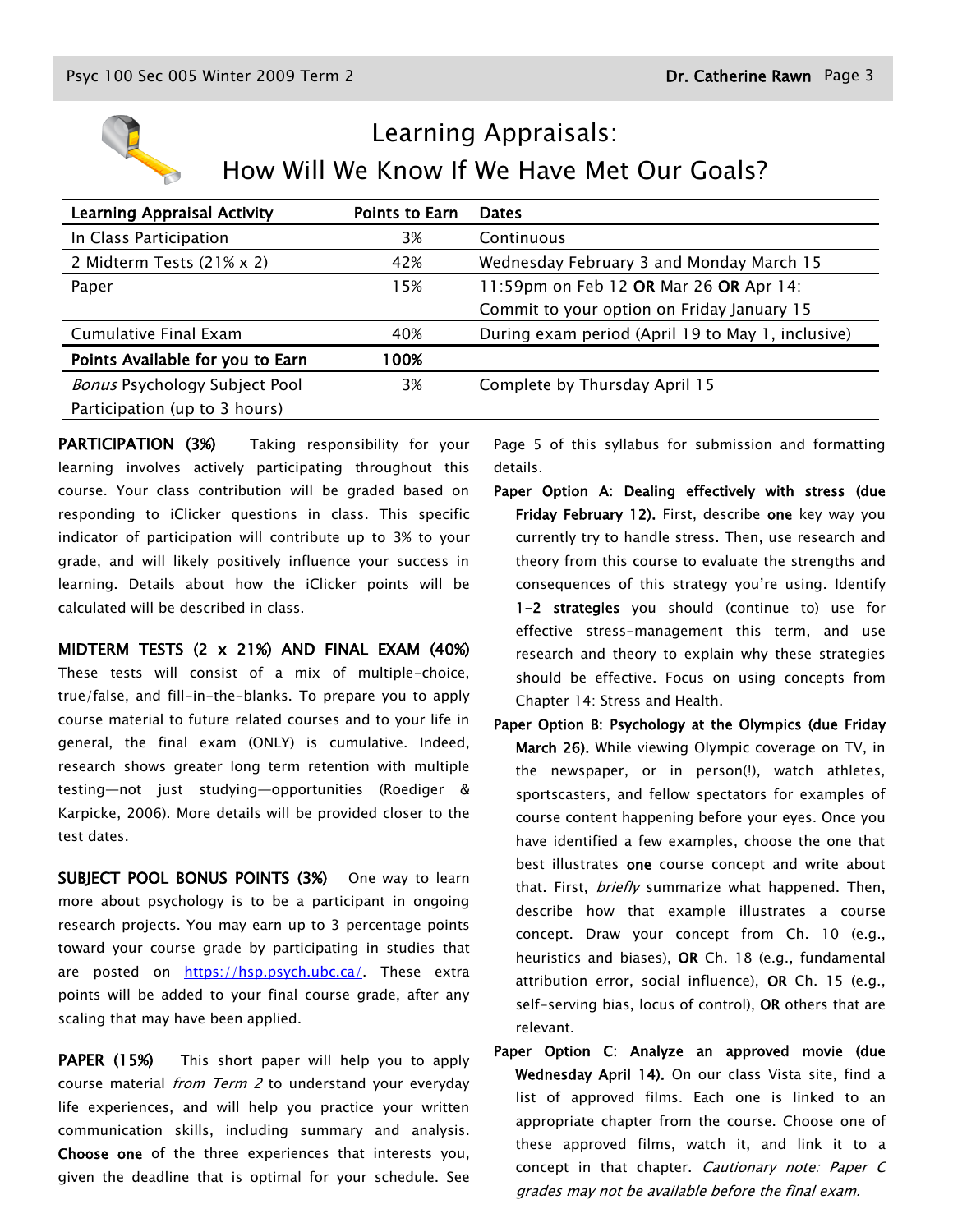### What We Expect from You (Continued from Page 2)

RESPECTFUL & ETHICAL CONDUCT You are expected to treat all your classmates, your instructor, your TA, and yourself with respect at all times, both in and out of the classroom, face-to-face and in writing (e.g., on email). This includes arriving to class on time and, especially if you are late, minimizing causing distractions for other students.

You are responsible for your own learning. Cheating of any kind will not be tolerated, including dishonest use of the iClicker (e.g., entering responses for an absent classmate). See the section on academic dishonesty for more information about plagiarism and exams.

AN ON TIME PAPER Once you have committed to paper A, B or C, you are required to meet that deadline. LATE PAPER POLICY: late papers will be accepted up to 2 weeks after the deadline, but be cautioned that a late paper will not receive the same detailed attention as on time papers do, and you will *not* have the option to contest your grade. PAPER RE-GRADE POLICY: If you feel very strongly that your paper was graded unfairly, you may choose to have your paper re-graded by emailing your TA within 1 week paper grades being posted online. Re-grading may result in an increase or decrease, and that re-grade is final.

PRESENCE AT EXAMS Presence at exams is mandatory. If you absolutely must miss an exam due to an extenuating circumstance like severe illness, you or your caregiver must (1) contact me at least 1 hour before the exam start time (or as soon as you possibly can afterward), and then (2) provide a doctor's note or other formal documentation within one week of contacting me. If both conditions are met, your other exams will each be worth 10.5% more toward your grade. THERE WILL BE NO MAKE-UP EXAMS. If either condition is *not* met, you will receive a zero for that test. You must write at least one midterm and the final exam in order to be eligible to pass this term of the course.

FEEDBACK & COMPREHENSION CHECKS You will be consulted regularly for feedback about your learning, what elements of the course are working well for you, and what could be improved. For example, at the end of each class, you will have the opportunity to summarize your learning and ask a question you're curious or confused about. I will take up some of these Comprehension Check questions at the start of the next class. These Comprehension Checks are optional and can be anonymous. However, over the course of the term I will learn who regularly contributes. I will take this into consideration when evaluating grades that are on the cusp (e.g., D vs. C, C vs. D).

We invite you to share your thoughts and suggestions with us, particularly about things we are able to change, and be open to working together to make this course a positive experience for all of us.



Let's work together to make this course a positive experience for all of us.

# What You Can Expect from Us

AVAILABLE We are here to help you and your classmates choose to succeed. Visiting us is typically more effective than email for clearing up questions. If our office hours absolutely cannot work for you, respectfully email us a few time and day options to make an appointment. Because of our class size, there may be limits on the number of appointments we can schedule.

ONLINE SLIDES PowerPoint slides and handouts will be available *after* class on our WebCT Vista site.

PARTICIPATION I will make every effort to keep you interested in class by mixing things up and getting you involved in learning activities designed to help you learn. I will ask you to do only those activities that I believe will help you learn. To help document active learning, I will take some **photographs** throughout the term. Please see your instructor within the first two weeks if you have serious concerns about this.

FEEDBACK We will endeavour to provide you with feedback on learning appraisals (e.g., essays, exams) as promptly and as with as much detail as possible, given the size of our class.

RESPECTFUL & ETHICAL CONDUCT At all times, we aim treat each of you with respect, and to make all course decisions with the highest standard of ethics in mind. If you feel you are being treated unfairly or disrespected by us or a classmate, we invite you to talk to us so we can sort out the issue together. To be clear: such a discussion would not impact your grade.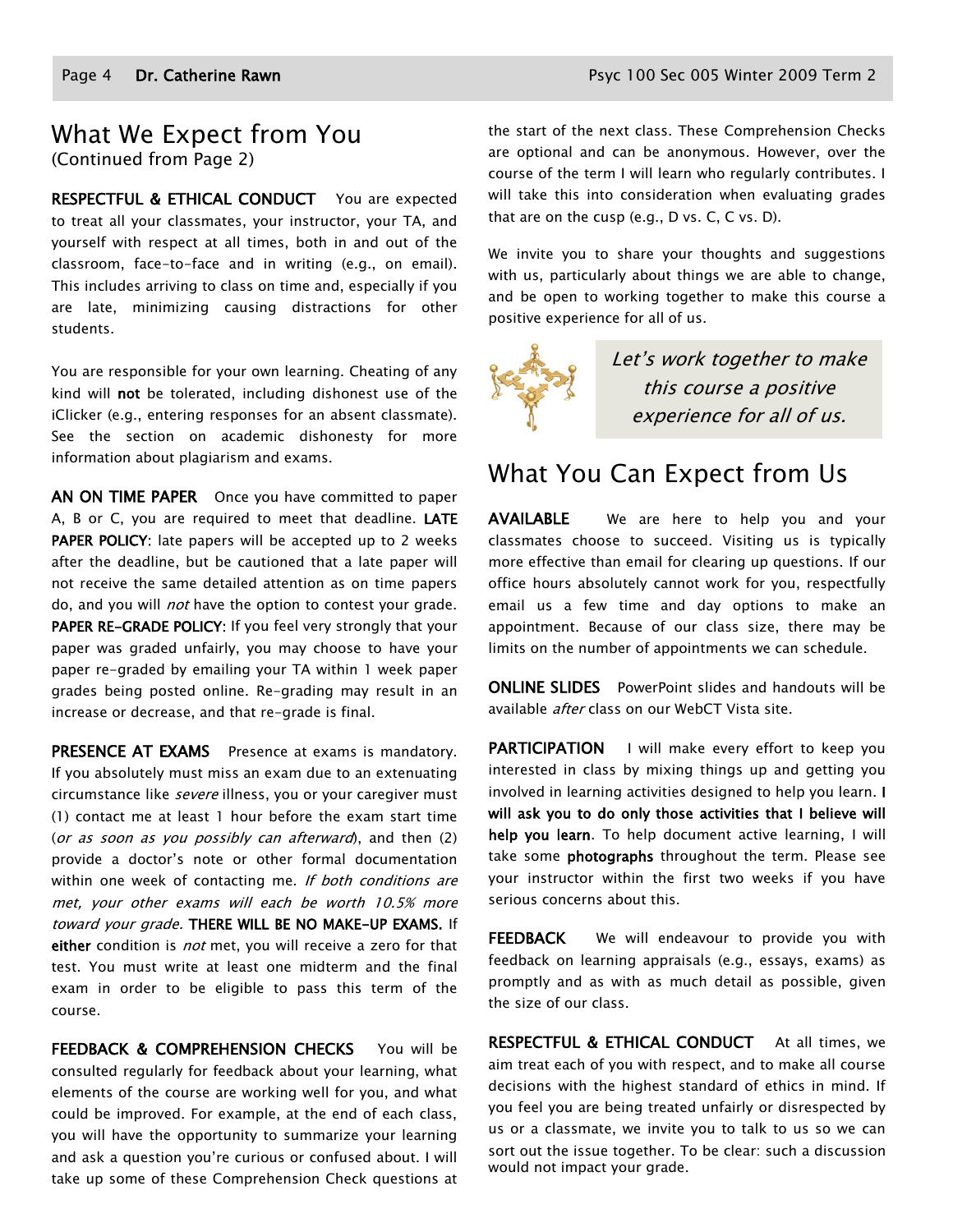### How to Submit Your Paper

In your paper, use about 150-200 words for summarizing the strategy, experience, or film clip. Then, in 400-450 words, clearly describe how one or two course concepts was illustrated or used in that experience. Aim to show us that you can apply our course material, and show us your best writing. The word limit is strict; your TA will stop reading after 600 words (this is out of necessity, as there are a lot of you). Clear and concise writing is essential. You may need to write more than one draft to do that well.

#### Formatting Rules

- 12 point Times New Roman font
- 1 inch margins, double-spaced
- Name, Student ID in top left corner of all pages
- 600 word limit

Include word count at the end of the paper

Please submit

- 1. **a hard copy** at the start of the class period in which it is due, and
- 2. an electronic copy on Vista (which is linked to TurnItIn) by 11:59pm on the due date.

Why two submissions? The hard copy is considered the master copy and is what will be graded; the electronic copy must match it. The purpose of the Vista copy is so that we can use TurnItIn to cross-check your paper with an enormous database of websites, past submissions, and published works. For more information about Turnitin and UBC's policies, see <http://www.vpacademic.ubc.ca/integrity/turnitin/index.htm>

## Learning Tools to Investigate!

I encourage you to take responsibility for your learning and check out what these resources have to offer you.

COLLEGE SUCCESS STRATEGIES By S. L. Nist-Olejnik & J. P. Holschuh (2009). This book offers countless tips and strategies for students. It is primarily geared toward new university students, but there is a ton of useful information in there for upper years as well, from any discipline. I read it and thought the tips in there were so helpful that I wanted to share it with you. A copy will be available soon to sign out in the Koerner library as a Course Reserve.

If you choose to check out this text, I invite your feedback about it. Was it helpful for your success in this course or other courses? Why or why not? Would you recommend it to other students? Why or why not? Email me or drop by my office hour to chat about how you used this book throughout the term or afterward.

ONLINE TEXTBOOK SUPPLEMENTS Your textbook publisher, Worth, has prepared for you self-test materials and other online study aids. For access, visit [http://bcs.worthpublishers.com/myerscanadian/.](http://bcs.worthpublishers.com/myerscanadian/)

Registration is free. It will prompt you to log in to gain full access. No special codes are needed.

TIME MANAGEMENT Tools for planning your approach to managing all your courses: [http://www.arc.sbc.edu/timeplanning.html.](http://www.arc.sbc.edu/timeplanning.html)

UBC ACADEMIC REGULATIONS Information about academic regulations, course withdrawal dates and credits can be found in the [University Calendar.](http://students.ubc.ca/calendar/academicyear.cfm)

LEAP [\(http://leap.ubc.ca\)](http://leap.ubc.ca/) is UBC's online hub for study and research support. This interactive website provides you with a wealth of academic resources, from tutoring and workshops to study groups and online tech tools. LEAP also offers plenty of information on a variety of academic topics, and links to nearly all of the academic resources offered at UBC. Make LEAP your first stop for all things academic!

WRITING SKILLS The UBC Writing Centre [\(www.writingcentre.ubc.ca\)](http://www.writingcentre.ubc.ca/) also has tutoring services, including an [Online Writer's Workshop](http://www.writingcentre.ubc.ca/workshop/index.html). The Writing Centre has also paired up with the Library to offer [Student to Scholar](http://www.library.ubc.ca/hss/instruction/sts/Whole_page.htm) online guide to preventing unintentional plagiarism and organizing your writing activities. Also, Purdue University offers an amazing collection of information about writing, including using APA style, at their Online Writing Lab (OWL), available at [http://owl.english.purdue.edu/owl.](http://owl.english.purdue.edu/owl/)

PHYSICAL OR LEARNING DISABILITIES UBC is committed to equal opportunity in education for all students, including those with documented physical disabilities or learning disabilities. If you have a disability that affects your learning in the classroom or your performance on tests or exams, please contact Access & Diversity in Brock Hall 1203, 1874 East Mall,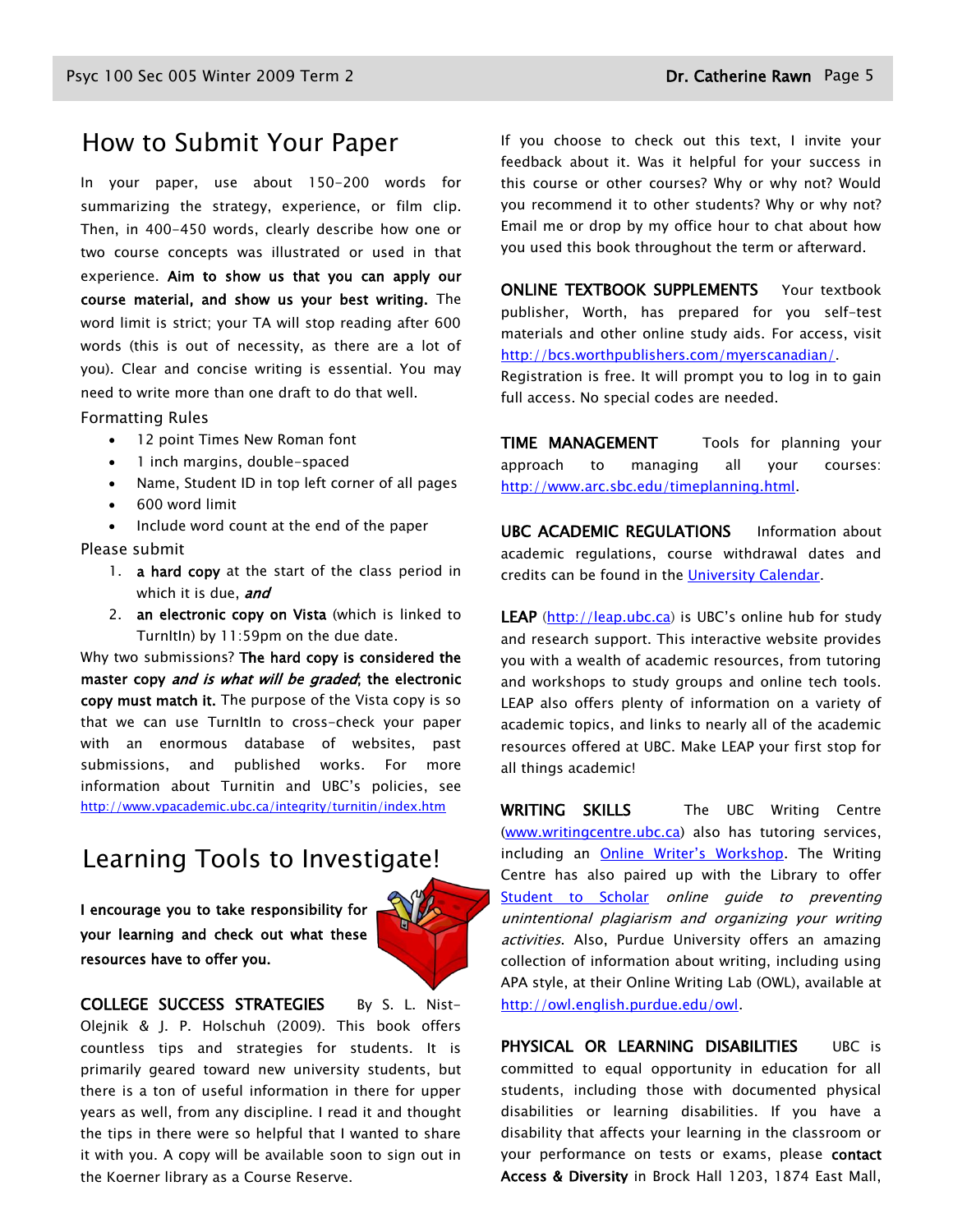# Psychology Department Grading Policies

In order to reduce grade inflation and maintain equity across multiple course sections, all psychology courses are required to comply with departmental norms regarding grade distributions. According to departmental norms, the mean grade in a 300-level class is 70 for a good class, 68 for an average class, and 66 for a weak class, with a standard deviation of 13). The corresponding figures for 100- and 200-level Psychology courses are 67, 65, and 63, with a standard deviation of 14. Scaling may be used in order to comply with these norms; grades may be scaled up or down as necessary by the professor or department. Grades are not official until they appear on a student's academic record. You will receive both a percent and a letter grade for this course. At UBC, they convert according to the key below:

| $A+$ | 90-100%    | $C+$ | 64-67%     |
|------|------------|------|------------|
| A    | 85-89%     | C    | 60-63%     |
| A-   | $80 - 84%$ | $C-$ | $55 - 59%$ |
| $B+$ | 76-79%     | D    | $50 - 54%$ |
| R    | $72 - 75%$ | F    | $0 - 49%$  |
| R-   | 68-71%     |      |            |



# Faculty of Arts Guidelines for Grading Criteria

You are earning a degree at a highly reputable post-secondary institution. Therefore, criteria for success are high. The Faculty of Arts offers the following guidelines that broadly characterize the kind of work that is generally associated with the main grade ranges. These characteristics help to put the Psychology Department Grading Policies into context. Note that adequate performance is in the C range, which is the typical class average.

A RANGE: *Exceptional Performance.* Strong evidence of original thinking; good organization in written work; capacity to analyze (i.e., break ideas down) and to synthesize (i.e., bring different ideas together in a coherent way); superior grasp of subject matter with sound critical evaluations; evidence of extensive knowledge base.

B RANGE: Competent Performance. Evidence of grasp of subject matter; some evidence of critical capacity and analytic ability; reasonable understanding of relevant issues; evidence of familiarity with the literature.

D-C RANGE: Adequate Performance. Understanding of the subject matter; ability to develop solutions to simple problems in the material; acceptable but uninspired work; not seriously faulty but lacking style and vigour.

F RANGE: *Inadequate Performance*. Little or no evidence of understanding of the subject matter; weakness in critical and analytical skills; limited or irrelevant use of the literature.

Consider these characteristics when making choices about the quality of work you submit in all learning appraisals, in this and any other course.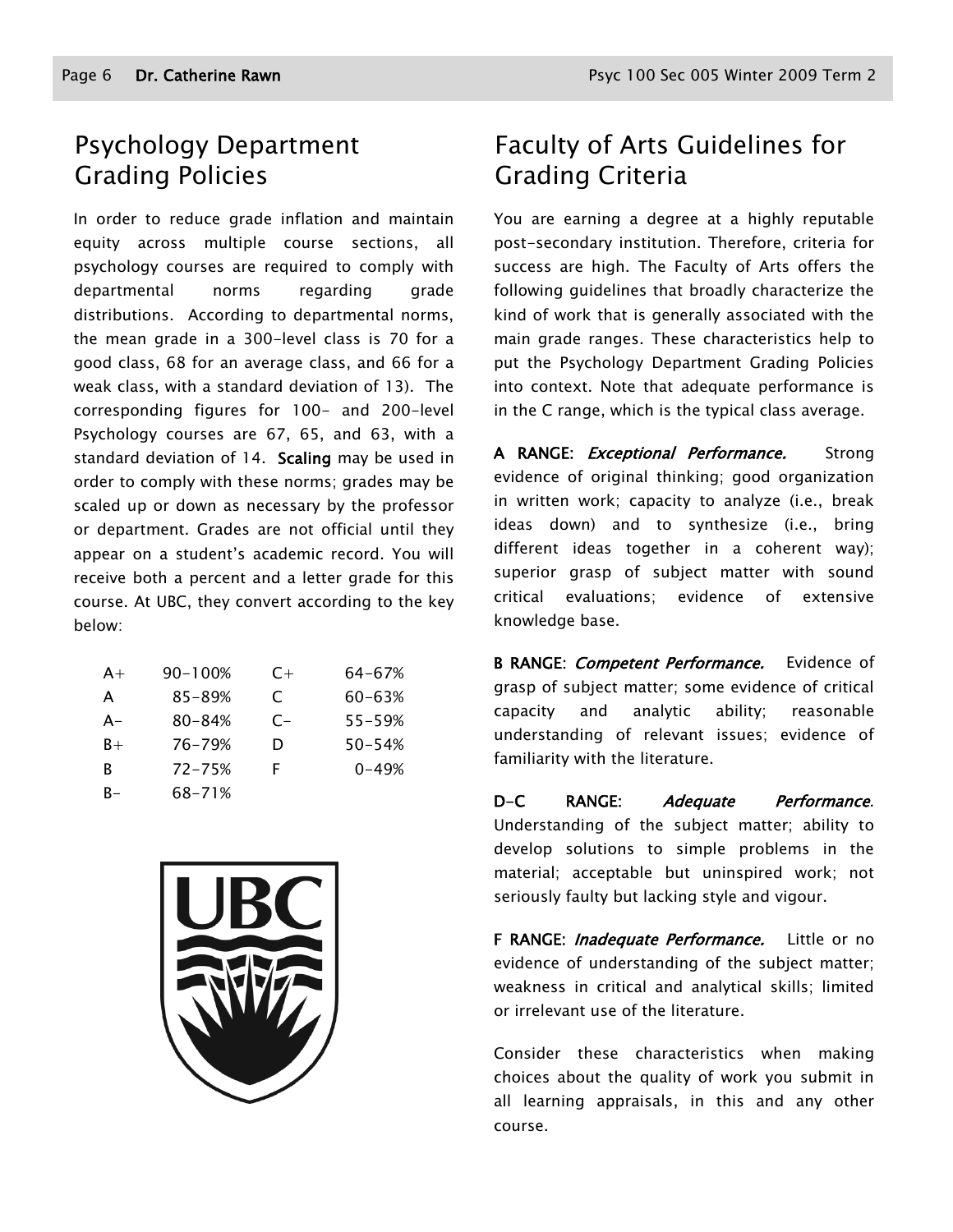# Don't Cheat. Don't Plagiarize. It's Not Worth It. Read on For Key Definitions and Consequences.

Don't try it, don't do it. The consequences are more severe than you may think: you will fail the course, you may be expelled from University, and unable to attend any other post-secondary institution in the future. Think about the long-term implications of that outcome in your life.

Psychology Department's Position on Academic Misconduct

Cheating, plagiarism, and other forms of academic misconduct are very serious concerns of the University, and the Department of Psychology has taken steps to alleviate them. In the first place, the Department has implemented software that, can reliably detect cheating on multiple-choice exams by analyzing the patterns of students' responses. In addition, the Department subscribes to  $Turnltln - a$  service designed to detect and deter plagiarism. All materials (term papers, lab reports, etc.) that students submit for grading will be scanned and compared to over 5 billion pages of content located on the Internet or in TurnItIn's own proprietary databases. The results of these comparisons are compiled into customized "Originality Reports" containing several, sensitive measures of plagiarism; instructors receive copies of these reports for every student in their class.

In all cases of suspected academic misconduct, the parties involved will be pursued to the fullest extent dictated by the guidelines of the University. Strong evidence of cheating or plagiarism may result in a zero credit for the work in question. According to the University Act (section 61), the President of UBC has the right to impose harsher penalties including (but not limited to) a failing grade for the course, suspension from the University, cancellation of scholarships, or a notation added to a student's transcript. All graded work in this course, unless otherwise specified, is to be original work done independently by individuals.

Do use any of the indexes and databases listed under Indexes and Databases, Subject Resources, OneSearch or Metasearch on the Library's website at [http://www.library.ubc.ca.](http://www.library.ubc.ca/) (Not sure which index to use? Click HELP on the library homepage at www.library.ubc.ca or try Subject Resources.) When instructed to do so, you may use sources such as Google/Yahoo/MSN Search/etc. to find articles for assignments in this course, particularly Google Scholar.

"Be careful and critical of what you read and choose to cite."

Be careful and critical of what you read and choose to cite. Reference all material using APA style; if you cannot find a proper reference, question whether that source is appropriate. Do not copy and paste text from other sources, even in a draft. If you ever have any questions about what sources to use or how to

cite them without plagiarizing, please see your instructor or TA before handing in your assignment.

If you have any questions as to whether or not what you are doing is even a borderline case of academic misconduct, please consult your instructor. For details on pertinent University policies and procedures, please see Chapter 5 in the UBC Calendar [\(http://students.ubc.ca/calendar\)](http://students.ubc.ca/calendar).

Do note that during exams, the instructor and invigilators reserve the right to move students in their seating arrangement with no explanation provided.

> "If you ever have any questions about what sources to use or how to cite them... please see your instructor or TA before handing in your assignment."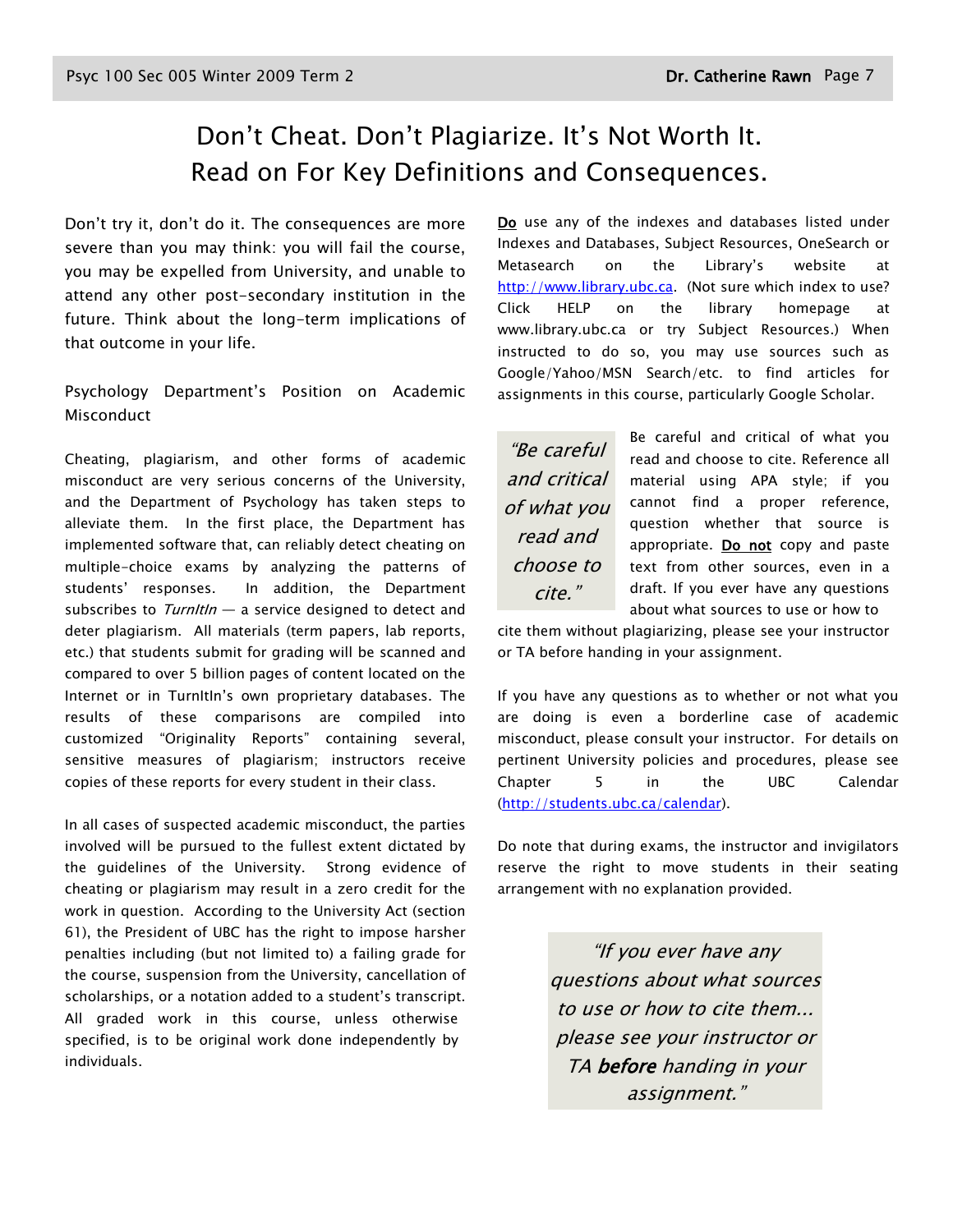# Our Course Plan

This plan is subject to change. Changes will be announced in class and posted on the Vista course website.

| Week           | Class<br>Dates                                            | <b>Representative Topic Questions</b>                                               | This Week's Readings                                                                  | Learning Appraisals &<br>Announcements for<br>this Week                |
|----------------|-----------------------------------------------------------|-------------------------------------------------------------------------------------|---------------------------------------------------------------------------------------|------------------------------------------------------------------------|
| 1              | January<br>4, 6, 8                                        | Welcome!<br>Intro to the Course, Vista,<br><b>iClickers</b><br>Bridging Terms 1 & 2 | Syllabus<br>Text pages 15-16: Study Tips                                              | Register your iClicker on class<br>Vista website.                      |
| 2              | Jan. 11,<br>13, 15                                        | How can we deal with stress?                                                        | Chapter 14 Stress and Health                                                          | Friday January 15: Commit to<br>your paper option                      |
| 3              | Jan. 18,<br>20, 22                                        | How do others affect us? How<br>do we affect others?                                | Chapter 18 Social Psychology                                                          |                                                                        |
| 4              | Jan 25,<br>27, 29                                         | How do we think about the<br>world and communicate those<br>thoughts to each other? | Chapter 10 Thinking and<br>Language                                                   |                                                                        |
| 5              | February<br>1, 3, 5                                       | Monday: Continue Chapter 10<br>Wednesday: Test 1<br>Friday: How do we feel?         | Wednesday: Test 1<br>Chapter 13 Emotion (for test 2)                                  | Wednesday February 3: Test #1<br>(21%)<br>Covers chapters 10, 14, 18   |
| 6              | Feb. 8,<br>10, 12                                         | How do we feel? (continued)                                                         | Chapter 13 Emotion (Continued)                                                        | Friday February 12: Paper<br><b>Option A due</b>                       |
|                | Feb. 15,<br>17, 19                                        |                                                                                     | <b>Reading Break &amp; Olympics</b>                                                   |                                                                        |
|                | Feb. 22,<br>24, 26                                        |                                                                                     | <b>Reading Break &amp; Olympics</b>                                                   |                                                                        |
| $\overline{7}$ | March 1,<br>3, 5                                          | What motivates us?                                                                  | Chapter 12 Motivation & Work                                                          |                                                                        |
| 8              | March 8,<br>10, 12                                        | What is intelligence all about?                                                     | Chapter 11 Intelligence                                                               |                                                                        |
| 9              | Mar. 15,<br>17, 19                                        | Monday: Test 2<br>How can we understand<br>people's personalities?                  | Monday: Test 2<br>Chapter 15 Personality (for final<br>exam only)                     | Monday March 15: Test #2<br>(21%)<br>Covers Chapters 11, 12, 13        |
| 10             | Mar. 22,<br>24, 26                                        | How can we understand<br>people's personalities?<br>(continued)                     | Continue Chapter 15 Personality<br>Begin Chapter 16 Psychological<br><b>Disorders</b> | Friday March 26: Paper Option<br><b>B</b> due                          |
| 11             | Mar. 29,<br>30                                            | What counts as "abnormal"<br>psychology? (and hence, what<br>is "normal"?)          | Continue Chapter 16<br><b>Psychological Disorders</b>                                 |                                                                        |
|                | UBC closed Friday April 2 and Monday April 5. No classes. |                                                                                     |                                                                                       |                                                                        |
| 12             | April 7,<br>9                                             | How are psychological<br>disorders treated?                                         | Chapter 17 Therapy                                                                    | [Online Student Evaluation of<br>Teaching: Term 2 teaching<br>$only$ ] |